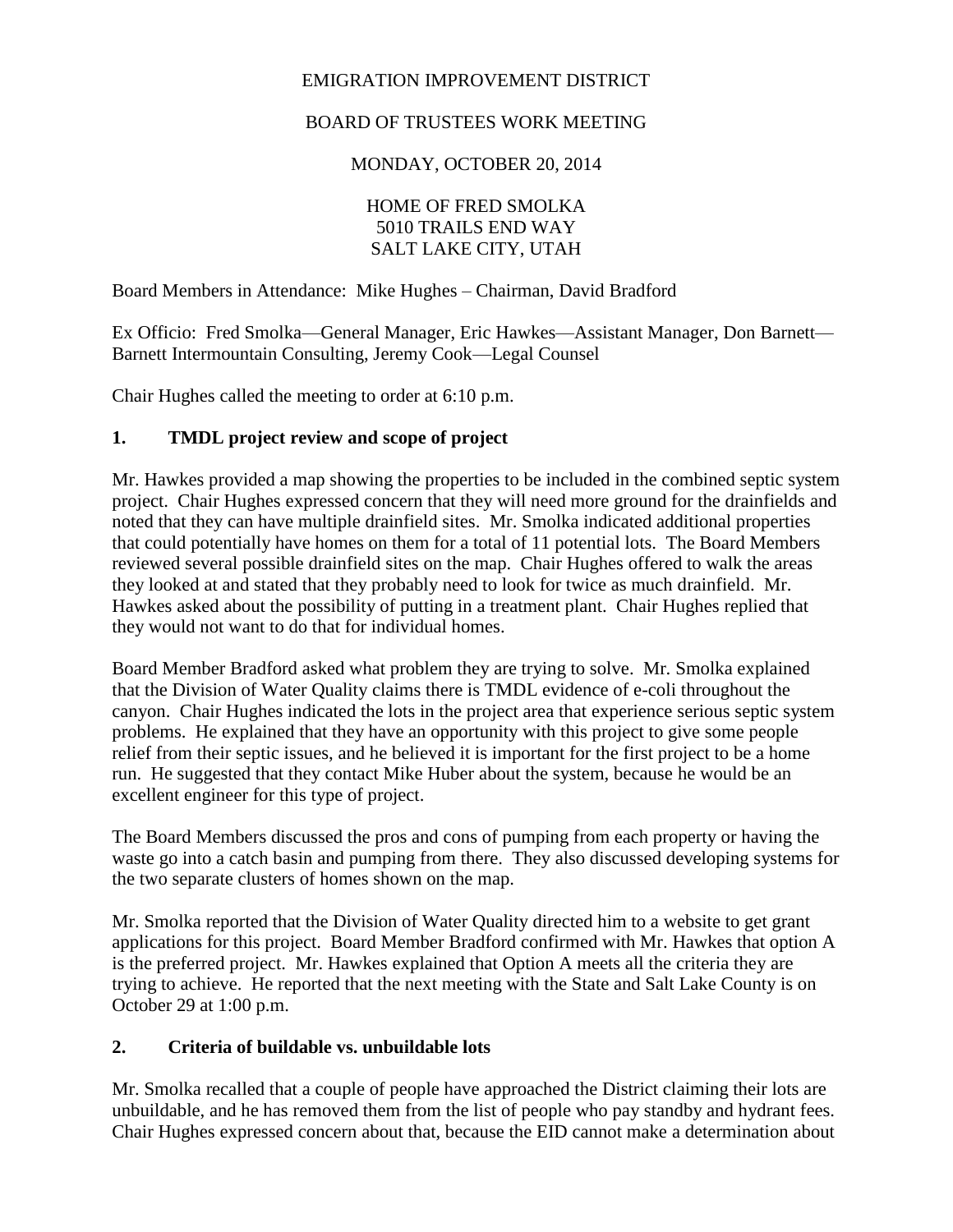Emigration Improvement District Board of Trustees Work Meeting October 20, 2014 Page 2 of 6

whether a lot is buildable. The EID needs to stay out of any debate about whether a lot is buildable and consider the lot to be buildable. Mr. Barnett discussed the possibility of setting up a citizen panel to make those decisions to keep the Trustees from coming under fire if someone disagrees with a determination. He believed people would complain when they learn that about 1,000 lots are not being charged the hydrant fee. Chair Hughes believed the criterion should be whether a building permit could be issued for the lot, which would deflect the decision from the Board. Mr. Barnett asked about a property owner who may have several contiguous pioneer lots and is not being charged a hydrant fee. Mr. Smolka reported that they are charged a hydrant fee, because they looked at lots together. He stated that they set up 525 lots to pay the hydrant fee, and he believed about 1,000 lots in addition to that are unbuildable and do not pay the hydrant fee. Board Member Bradford commented that there was no clear basis for making the decision to not charge those lots a hydrant fee. Mr. Smolka stated that he and Lynn Hales went all the way through the Canyon with the ownership records and looked at every lot. If someone owned four or five lots on a fairly flat area, they were subject to the fee. If they came to a lot that was extremely steep and there was no way it could be built on, they were not charged a fee. Mr. Barnett explained that opens Mr. Smolka and the District up to attack from people who are assessed the hydrant fee and do not think it is fair that their neighbor is not assessed the fee. He believed they need solid criteria for making that decision. Board Member Bradford agreed.

Board Member Bradford asked if the EID is charging a hydrant fee to everyone within 250 feet of a hydrant. Mr. Barnett commented that the first criterion should be that a property is within 250 feet of an EID hydrant. He asked how many lots are in the category of being too steep to build on. Mr. Smolka replied that there are about 1,000. Mr. Barnett explained that some people are likely holding onto their property hoping that eventually they will be able to buy property next door and build on it. People hold onto their property because they think they will do something with it someday. Mr. Smolka explained that the County has a foothill overlay zone, and if a lot is on 40% or greater slopes, they cannot build at all. If the lot is on slopes between 30% and 40%, they may be able to get a waiver for special circumstances. Mr. Barnett stated that 40% slopes could be another criterion. Chair Hughes explained that everyone will collect the value in their property at some point, not always based on buildable lot decisions. People hang onto their lots for all kinds of reasons. Mr. Barnett explained that people could combine their multiple lots and eventually make them buildable. Mr. Smolka felt it would be an administrative nightmare to track all these people down and send them bills.

Chair Hughes commented that the Board has a bad habit of kicking decisions down the road. There are people in the Canyon who can be a big problem, and if the District can adopt a policy it can defend and get in front of them, then they can rely on that policy. When someone comes in and tries to create a problem, the District can say it has a policy and explain how it works. He believed they need to tighten up their policies so they do not have issues in the future. Mr. Barnett explained that, if they have a policy, people can ask to have the policy changed, but they cannot come in and argue that Staff and the Board are liars and cheats. Board Member Bradford added that the policies should be based as much as possible on objective criteria. Chair Hughes noted that the 1,000 lots probably belong to only a few hundred people. He asked how many of those billed for hydrant fees do not want to pay them. Mr. Smolka replied there are about 42. Chair Hughes suggested that they look at what people's complaints are and develop a policy to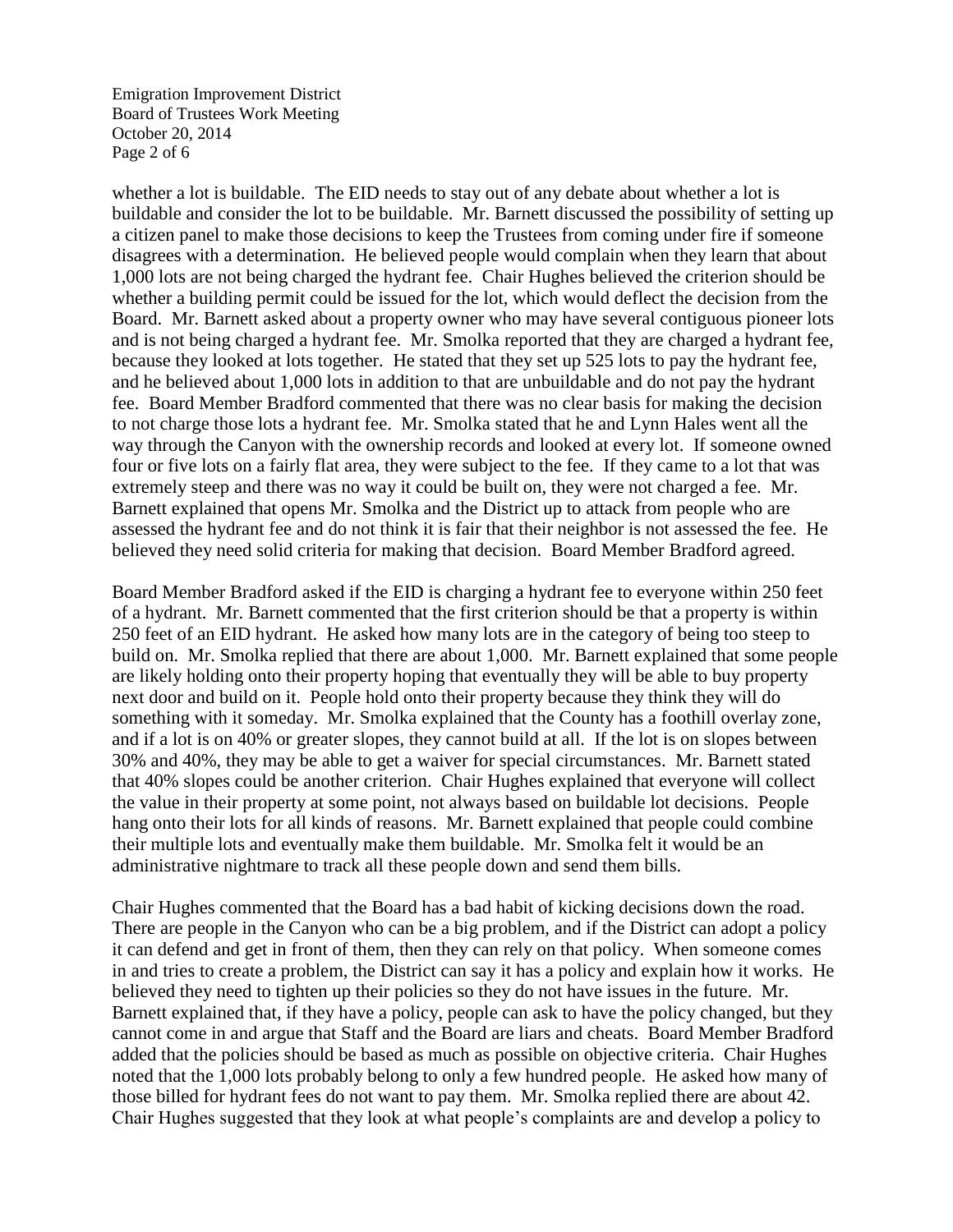Emigration Improvement District Board of Trustees Work Meeting October 20, 2014 Page 3 of 6

address them. He asked what the policy should be if someone says there are too many problems with their lot to build on it, but the EID is already billing that property. Mr. Smolka believed they should remove the standby and hydrant fees on lots steeper than 40%. Mr. Cook explained that the District could record a document against a property that they believe is unbuildable with a requirement that the property owner pay all back fees if the property ever becomes buildable. Mr. Barnett expressed concern that could provide an avenue out for people who do not want to pay now and want to pay when they connect. Chair Hughes did not want to get involved in that. If the EID decides a lot is buildable based on whether the County says it is buildable, they could comfortably take the property off the fee rolls. If the property owner is able to get a building permit, the EID will provide them service. Mr. Cook noted that Jamie White's situation is entirely different from that, because he already has a house on his property. He discussed how they might handle a situation where someone indicates they will put a conservation easement on their property. Mr. Barnett asked about a situation where someone might own 20 pioneer lots and build a home on a few of them, but they could get three more homes on the remainder. He asked if the person would be charged 1 hydrant fee, 20 hydrant fees, or 3 hydrant fees.

Board Member Bradford suggested that they draft a proposed policy and then work on the hypotheticals and details. He did not believe this is a productive way to accomplish what they want without a document to start them off. Chair Hughes asked Mr. Hawkes to draft what they understand their policy to be right now and to include what they have talked about in their discussions. He would like the policy to reflect that, if a lot is buildable now, the EID will bill for it. If someone has multiple contiguous lots and is within 250 feet of a hydrant, they must pay a single standby fee and/or hydrant fee. If there is not contiguous ownership, they will be billed separately. Any situation where someone could combine lots to create a buildable lot should be charged the fee. Board Member Bradford commented that one approach would be to define the criteria for including lots, and an alternative would be to include all lots except those that meet certain criteria. He agreed that 40% slopes could be one criterion, and other criteria could be lot size and whether any portion of the lot line is within 250 feet of a hydrant. Chair Hughes agreed with the second approach and believed it would be a simpler process. Mr. Cook suggested that notice be sent to everyone telling them that the District charges the fee to all developable lots, and if they are not being charged the fee and think their lot is developable, they should contact the EID. Otherwise, if they later connect to the system, they will be charged interest. Chair Hughes asked Mr. Hawkes to prepare a notice to that effect.

## **3. Water right turn-in policy**

Mr. Barnett provided an outline of options the Board may want to consider for the water right turn-in policy. He included three purposes and suggested that the policy itself should include a purpose statement. Board Member Bradford asked if people have a property right in surplus water rights beyond what they need to turn in for water service to their property. Mr. Cook confirmed that people have a property right in the water rights attached to their property. Mr. Barnett agreed that water rights are considered to be real property rights, but conditional property rights. Chair Hughes explained that the EID eliminated the market for excess water rights to a great extent when they developed the water system in the Canyon. Board Member Bradford asked if someone in Emigration Canyon could sell their water right to someone in another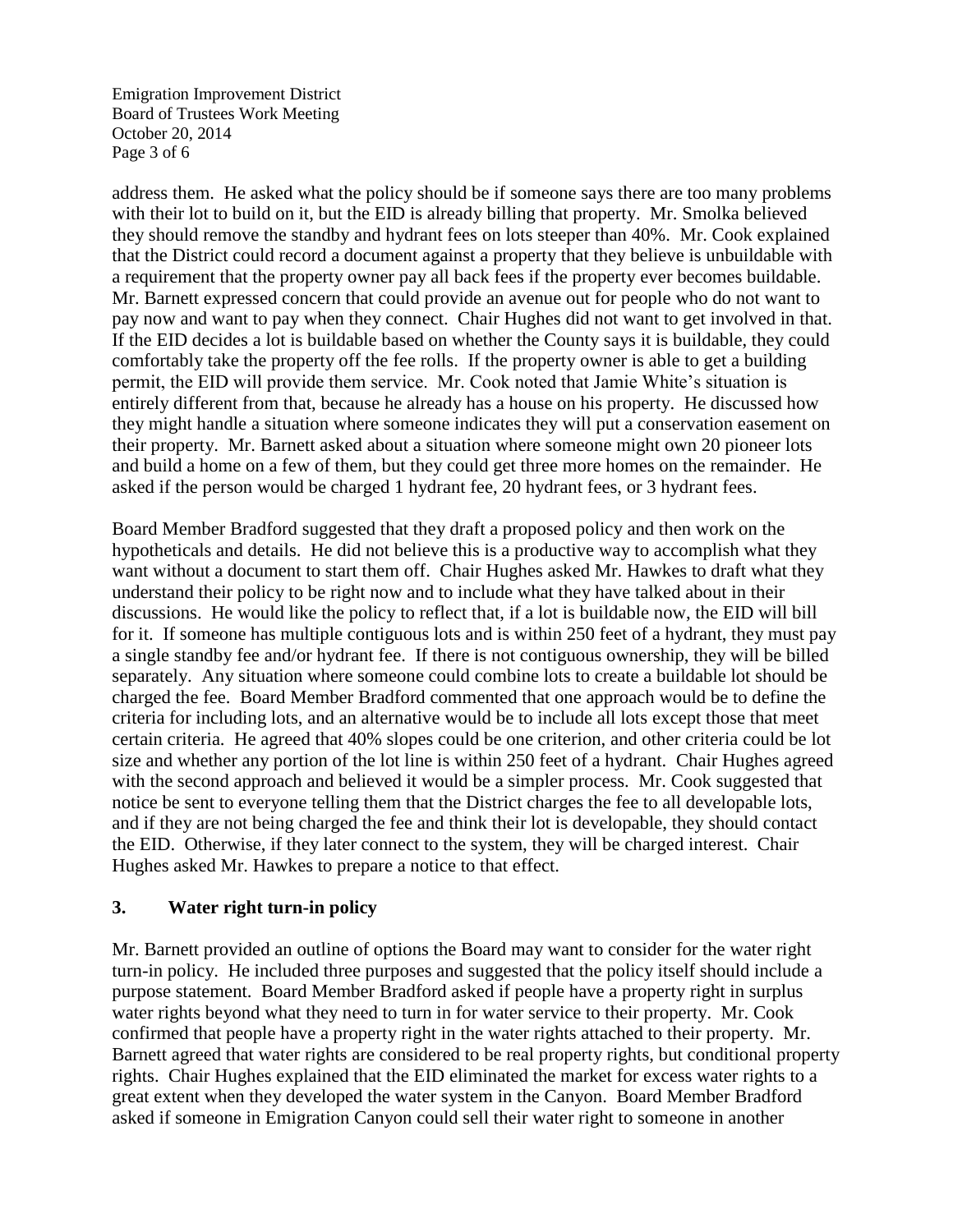Emigration Improvement District Board of Trustees Work Meeting October 20, 2014 Page 4 of 6

canyon. Mr. Barnett replied that before it would be valuable to someone in another canyon, they would have to file a change application to move it to their property, and the State Engineer may not allow it if it is not in the same hydrologic system. Mr. Barnett reviewed the background and formula for determining the need for .75 acre feet for a lot in Emigration Canyon.

Mr. Barnett discussed the options for dealing with properties with an existing lease with the EID. He recalled that the lease says people must connect to the system when the EID puts a pipe in front of their house, and some people have not connected to the system as required in the lease. He believed there should be a written policy that clearly states that. Another point is whether someone should be able to keep their well to irrigate their yard or whether they must fully connect to the water system. Chair Hughes did not believe they should have to fully connect, because that would take pressure off the water system. Mr. Barnett asked if the lease is cancelled once someone connects to the water system. Chair Hughes stated that there is no point in the lease after that. Mr. Barnett stated that, in that case, the EID should pick up the well as part of its approved points of diversion. If people who were on a lease have already connected to the system and are still using their well, the District needs to know so the well can be added to its points of diversion. He asked if the EID can require people to plug and abandon their well when they connect to the system to protect the aquifer. Mr. Cook did not believe that is an issue, because the District does not pull water from the same aquifer as individual wells. However, he did believe they should notify people that they own their wells and are responsible for plugging them. They also need to think about how much time they should give those who have not yet connected to connect to the system. For new lines, he suggested that people be required to connect within one year. For existing lines, they should give the property owners notice that they have one year to connect and not allow them to use their wells for indoor use. He noted that they can finance their hook-up fees. Mr. Barnett suggested that they change the language in the lease to make it very clear so there will be no debate about when they are expected to hook to the system.

Mr. Barnett discussed a situation where someone owns .75 acre feet and clarified that the policy is that they would deed their .75 acre feet to the District. If they want to irrigate with their own well, he asked if they should deed .45 or .75 acre feet to the District. Mr. Cook believed it would be difficult to go back and ask those who did not deed .75 to the District previously to deed the remainder to the District now. He believed they should require that .75 be deeded to the District going forward. Mr. Barnett asked what they should do if someone has less than .75 acre feet and is fully connecting to the system and whether they should be required to pay for the difference. He addressed the situation where the State Engineer historically determined that someone may have been irrigating a smaller portion and stated that he believed two verifications should be required before making a determination on those lots. One would be whether they have fewer acre feet because that is in the Blue Book at the State Engineer's Office, or whether the owner used to have more than that and sold part of their right to someone else for profit. He believed they should determine why the water right is deficient. Mr. Cook expressed concern that, if they are going to require people to pay the difference, they might go to their neighbors and try to buy additional water rights from them, which would open up the market for profiting from the sale of water rights again. Mr. Barnett agreed that there is no written policy about water rights having to be appurtenant to the property. Chair Hughes believed it would be difficult to require .75 acre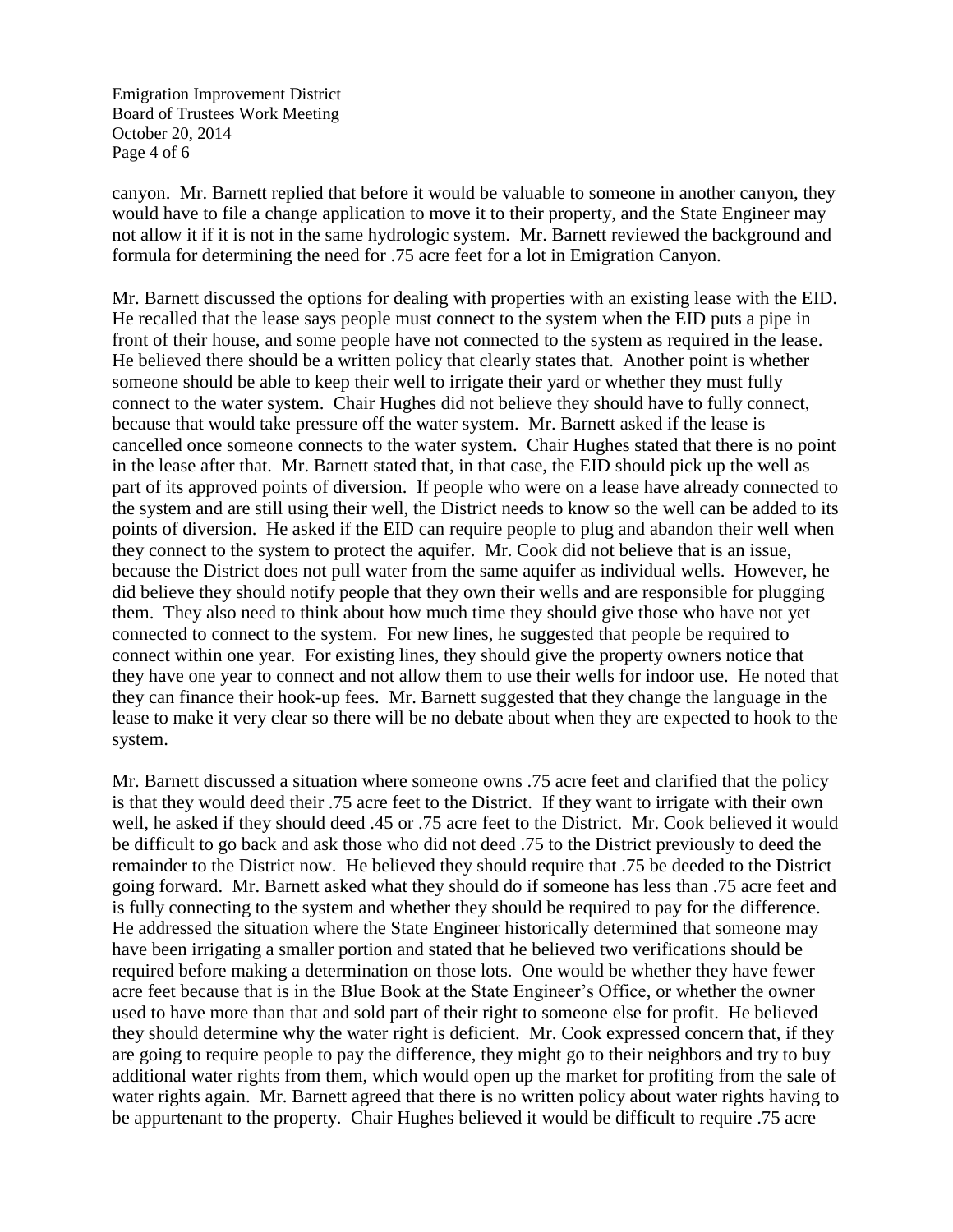Emigration Improvement District Board of Trustees Work Meeting October 20, 2014 Page 5 of 6

feet from someone when the State determined they did not need that much. Mr. Barnett suggested that they research whether some people had less than .75 acre feet based on the State Engineer's determination and the District made them pay for the difference. Also, they should look at whether someone might have less than .75 acre feet because they sold off water rights after the State Engineer's Blue Book determination, or whether there was just a cabin on the lot when the determination was made, and now there is a big year-round residence on the lot. Board Member Bradford believed that would be a rational approach to setting a policy. Mr. Smolka suggested that they put the responsibility on the property owner to prove that the State Engineer made the determination regarding their property and that they still only need that much for their irrigation needs. Mr. Cook addressed the fairness issue of someone who only turned in .75 acre feet but uses considerably more than that to irrigate his property. If they use the rationale that it depends on how much someone is irrigating, it is difficult to be fair to everyone. Chair Hughes said that, basically, if the amount is what the State Engineer gave them, and they have not sold any of it, the EID will accept it. Mr. Barnett suggested that he write a draft policy and then study the actuals to determine whether it will work. Mr. Cook requested that they put the burden on the property owner to provide proof, and if they want to hire someone like Barnett Intermountain to research it for them, they can do so.

Mr. Barnett asked what to do about water rights for multi-family dwellings. He asked if a duplex should be required to provide two water rights. Chair Hughes believed it should. Mr. Cook observed that a legal duplex should have separate connections for all the utilities and should pay for two water rights. Mr. Barnett asked whether a non-conforming duplex could make the argument that the State Engineer only gave them .45 acre feet. Chair Hughes replied that they could not, because the State Engineer gave their old situation .45 acre feet, not their new situation, and they should provide .75 acre feet for each unit.

Mr. Barnett addressed the costs associated with updating titles and tracking leases. He recalled that previously Barnett billed the District for their hours, the District paid the bill, and then the District billed the property owner. They also did that on the conglomerate filing. In the last 10 years or so, the District has stopped doing that. He explained that some situations are very complex and asked what the District's policy should be with regard to paying and recovering those costs. Chair Hughes stated that, if someone has work done, they should pay for it. He believed Barnett should bill the District and the District should bill the property owner. Board Member Bradford did not see that there would be a conflict if Barnett bills the property owner directly. Mr. Cook suggested that it might be better to average the fees charged over time and charge a flat fee. That takes the argument out of someone claiming that Barnett should not have taken that long to do the work for them. The District could give the property owner the option of having Barnett verify the water right or providing title insurance. Chair Hughes suggested that they charge a flat fee based on the average cost. He asked Mr. Barnett to draft a policy to address these issues for the Board to review.

#### **4. Temporary change water right application to permanent change application**

Board Member Bradford asked if individuals have to continually file their water rights like the District does. Mr. Smolka explained that property owners have permanent change applications,